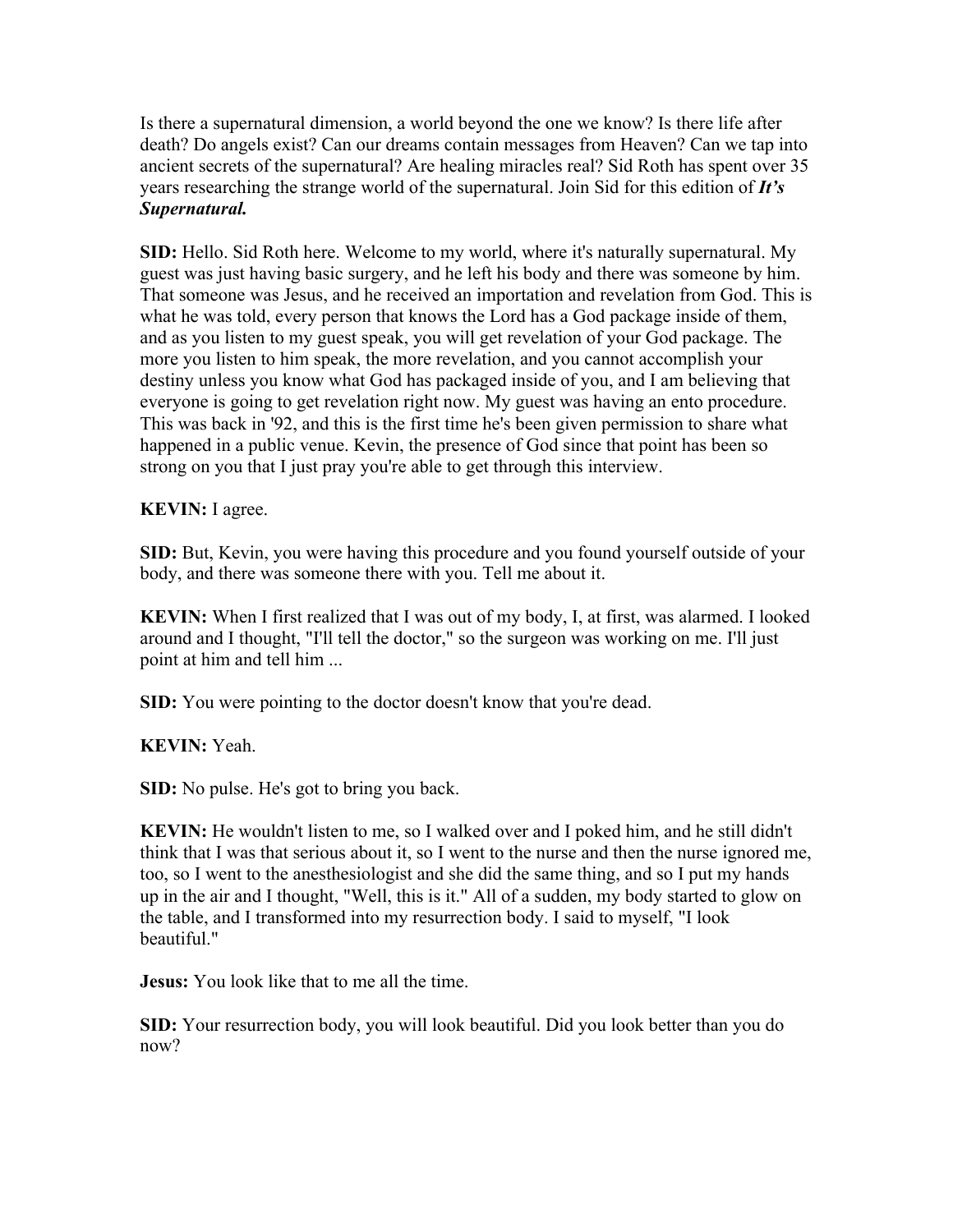**KEVIN:** Yes, Sid. I was astounded. I heard a man's voice that was not accounted for in the room. He said, "Well, that's what you look like to me all the time," and I turned around and it was Jesus, and so I walked up to him and he met me right there in the center of the operating room.

**SID:** Kevin is a flight attendant. You told me, one particular day, how many people did you witness to and they came to the Lord?

**KEVIN:** I started in the morning out of Florida, and by the time I got to New Orleans at night, I had witnessed to forty-one people, and they had been weeping as I'd walk by in the aisle and laughing, and I asked them what was wrong and they said, "Every time you walk by there's some sort of presence on you." Before you know it, I was witnessing to four rows in the airplane about my visitation, and they all started crying. I've seen things like that happen.

**SID:** I wish you were my flight attendant, I can tell you that. Kevin, Jesus taught you something, and it's in the Bible, but it just really spoke to me about the power of words.

**KEVIN:** Yes. Initially, he wanted to teach me, so he started teaching me. It was amazing. He walked up to me and he said, "You know, in Matthew 12:36, I said that you will be held accountable for every word that comes out of your mouth.

**Jesus:** You will be held accountable for every word that comes out of your mouth.

**KEVIN:** Then he just stared at me. I started to feel a little convicted, because I was a talker, and I felt like I needed to make an adjustment inside, and so he walked up to my ear and he whispered. He goes, "You know I meant that, don't you?"

**Jesus:** You know I meant that, don't you?

**KEVIN:** Then he smiled at me. He began to teach me ...

**SID:** What do his eyes look like?

**KEVIN:** His eyes have a really deep, and inside I could see my destiny. In fact, I could see inside his eyes the moment that he thought of me and breathed me out, and I went into my mother's womb.

**SID:** My goodness.

**KEVIN:** Yes. And he's full of fire, too. His eyes are full of fire.

**SID:** But he meant what he said about idle, inoperative, unnecessary, let alone gossip, words.

**KEVIN:** Yes.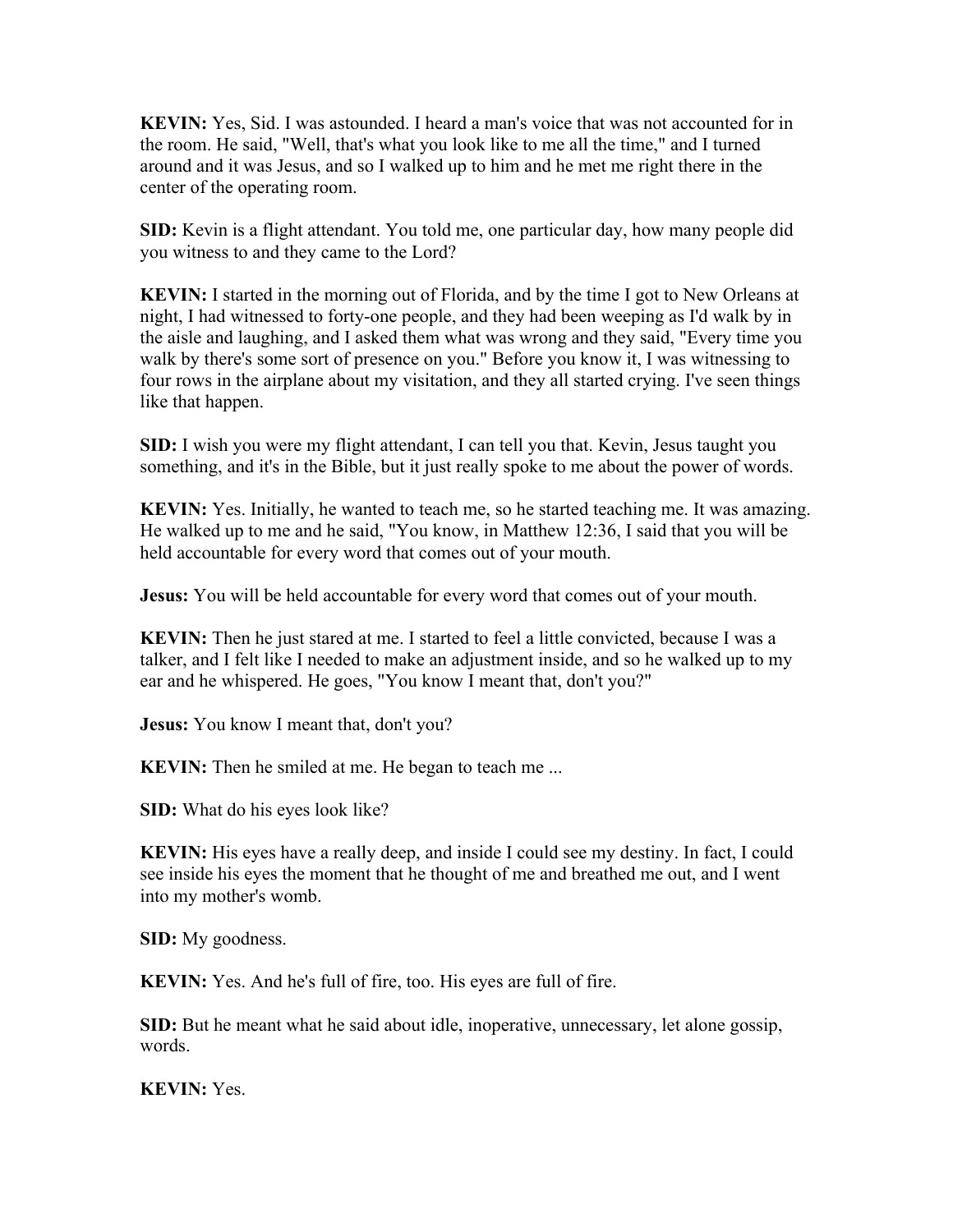**SID:** You, also, looked at your body and you saw something black over you. Tell me about that.

**KEVIN:** The next step in the teaching that he did for me was he asked me to turn around and look at my body again, which was really bright and transformed.

**Jesus:** Turn around and look at your body.

**KEVIN:** All of sudden now there was a black vest obscuring my beauty from my neck down to my stomach area. I inquired of the Lord, "What is this," and he said, "Take a look closer. If you'll look really close."

**Jesus:** If you look really close, it's all the words spoken against you that were not true.

**KEVIN:** "I'll show you what it is," and it was all the words that were spoken against me and that were not true, and had formed a vest. There were so many. It looked like newspaper print, but there were words, and he said, "These words that people spoke, they were not your destiny, and we need to take care of this."

**Jesus:** These words that people spoke, they are not your destiny. We need to take care of this.

**SID:** We believe almost anything anyone says. If we had as much faith in the written word of God as we do on what these nobodies say to us, and if what they say does not line up with the word of God ... I had a prophet come to me one time and tell me I had a dread disease. I'm so glad I didn't believe him. I'm so glad I rejected it. I heard of another man who was told ... One day a spirit came to him and said, "You're going to die today." I'm glad he rebuked that spirit. He lived another fifty years. Let every man be a liar, but God's word is true. Then, Kevin, Jesus said, "I'm going to share with you the one most supernatural thing that you can do, but very few of my children do it," that will so throw them into the supernatural more than anything else available when I come back.

*We'll be right back to It's Supernatural.* [music] [commercial] [music] *We now return to It's Supernatural*

**SID:** I know you're on the edge of your seat. What did Jesus say is the most supernatural gift that every believer can enter into, but most of his children don't realize how important it is and don't do it enough? What did he tell you?

**KEVIN:** He told me that beyond anything else you could do on this earth, it would be the only thing that he would want you to do is yield to the spirit of God, and that that would bring forth that utterance which they call speaking in tongues. He said, "If you will pray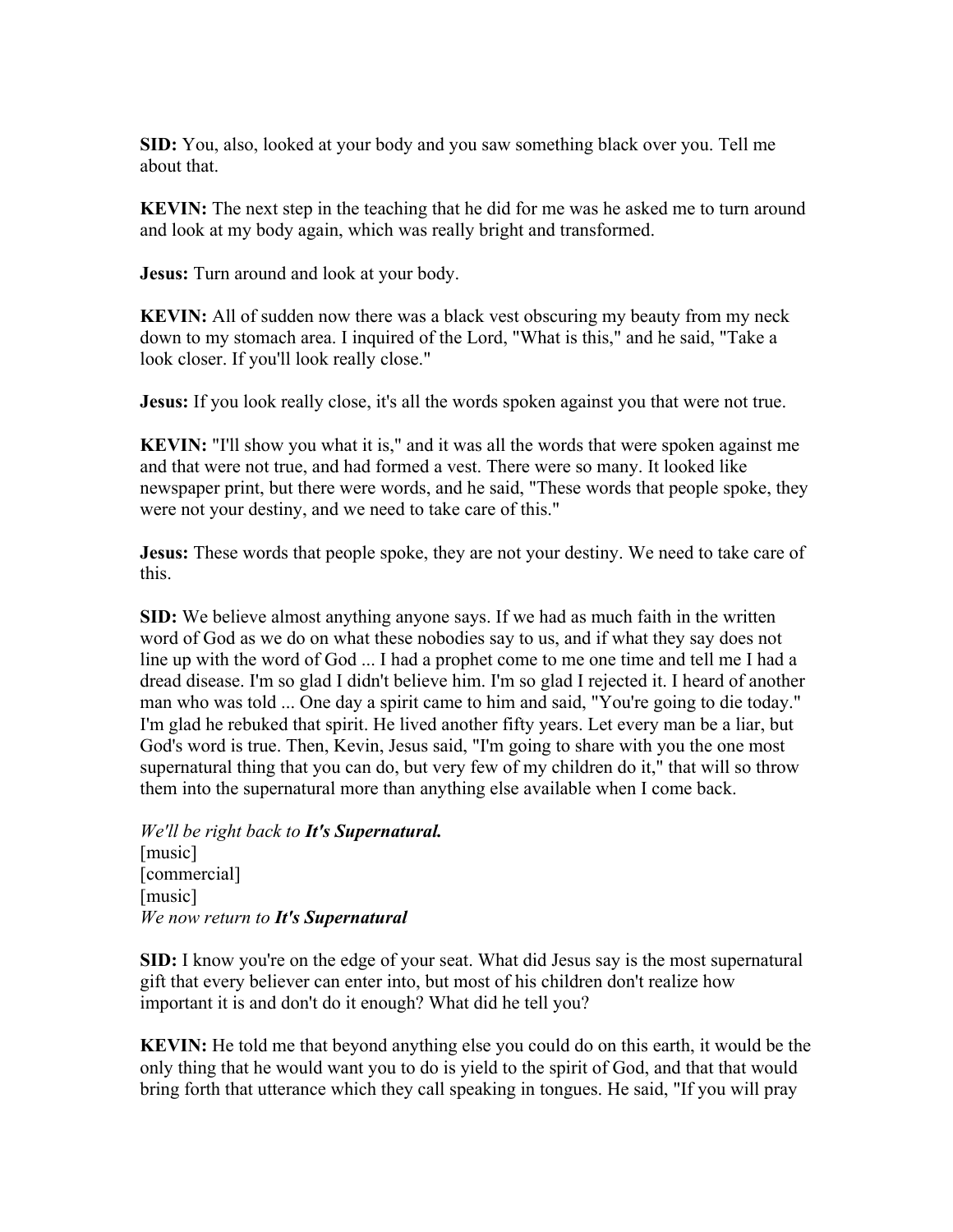in the spirit and bring out the depths and the mysteries of God out into this realm," that the spiritual realm would become so close to me that I'd begin to operate in the spiritual realm here on earth.

**SID:** The council room in heaven. Explain that to me.

**KEVIN:** I was surprised at how intricate and organized heaven is, and I was really intrigued by God's order. He has a government. It's called the Kingdom of God. He has books that are written about every individual person and they are available to the angels that are assigned to each person. Those angels look at those books. They're briefed. Decisions are made on who would influence of group of people, and those angels go to work in bringing the truth to those people and helping them to get other people involved and walking in the spirit with God.

**SID:** What you explain to me is that we all have free will, but they work out a strategy in heaven to get you in the right place, at the right time, doing the right thing, and it's got a lot to do with us yielding. How do you understand that?

**KEVIN:** I found that the most serious asset or liability that we have is our own will. I know that God loves us, but he has to get that across to us. We have to have revelation from the spirit of God, and many people don't have the revelation of God's love and his concern for us or his plan for us, but these books are full of pages that Jesus said some of them will never be opened, because people don't yield to the spirit and they don't give their will over. There is a walking in the spirit that requires you to hand your life over and carry your own cross, and Jesus wanted everyone to know this, that there is power available, but it's going to be by you losing and him gaining you.

**SID:** Is Jesus sad that most believers have all these wonderful, amazing exploits that God has for them, and it's all written, and he's doing everything he can to get you to do it, and you're not doing it. I bet he's pretty sad over that.

**KEVIN:** Yes. Even at one point I remember this, he had an individual, I don't know who it was, but he had them stand in as an example. He reached out his hand and this yellow, beautiful gold substance came out of his hand, and he prayed over the person. It bounced off of them and bounced back onto him and us, and he turned to me and he had tears in his eyes and he said, "See, they won't let me bless them."

**KEVIN:** He said, "You've got to teach people to receive from me. I want to bless them." I want to bless them.

**SID:** How do we receive from him?

**KEVIN:** It's the turning over of your will to the Almighty God. The revelation of Jesus Christ has to do with the fact that he actually stood on a spot ... I've stood on that spot. I saw that spot he stood on and he created the universe. He is in command. He is not weak.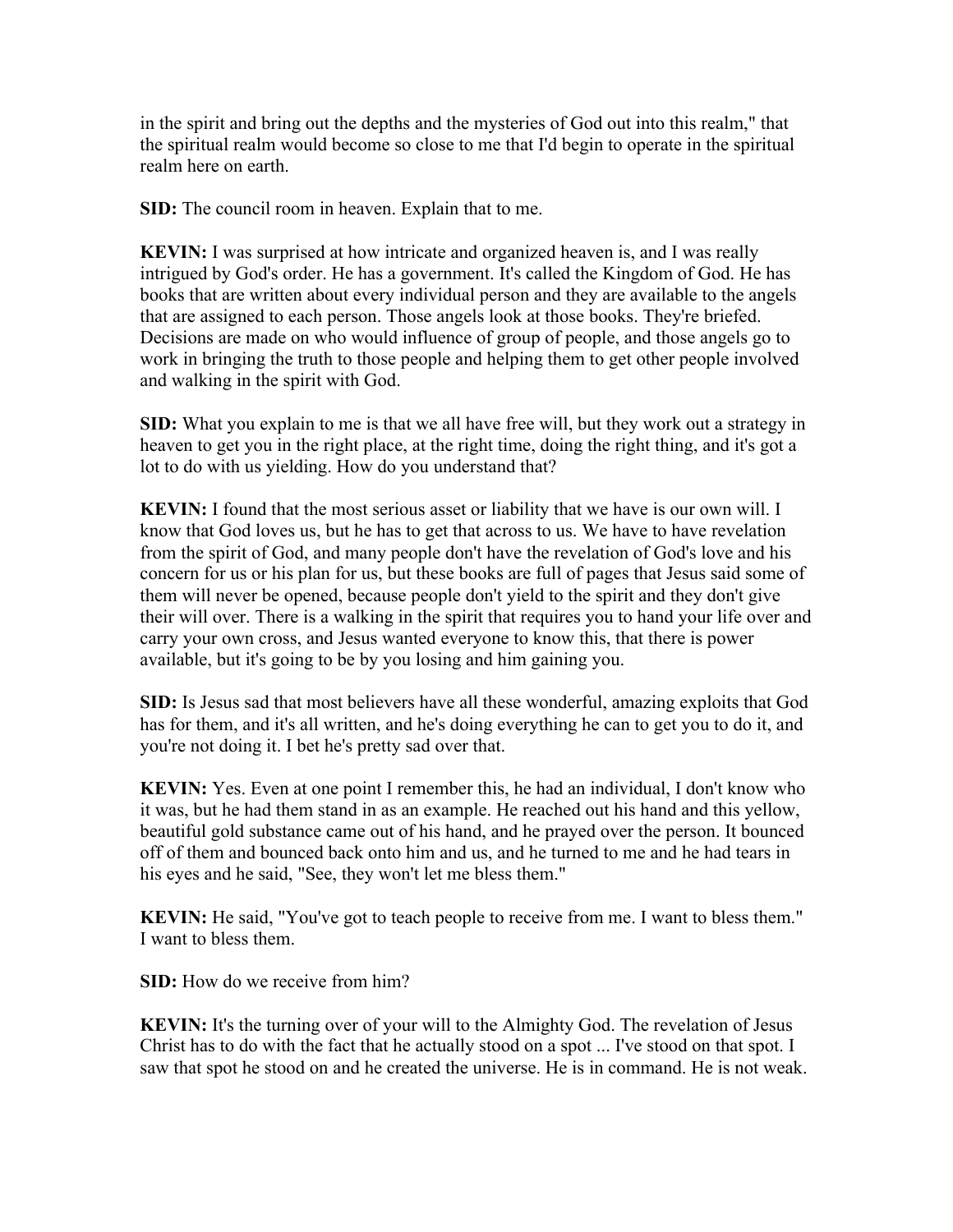He's not worried. He's not concerned. He didn't even ask me for my opinion on anything the whole time.

**SID:** Really?Tell me about, and this is so amazing, just a little bit of the revelations that he showed you how powerful prayer is.

**KEVIN:** Instantly he said, "I'm going to show you how powerful your prayers are, Kevin," and he took me and we went to a place in the United States that I recognized as New Mexico, and I was standing on this mountain right above the missile range out there, the test facility. I recognized it, because I fly over it a lot. As we were standing there, he said, "Start praying, Kevin, in the spirit."

**KEVIN:** I yielded and started praying in the spirit, and as I did, he pointed and he said, "Now watch."

**KEVIN:** And I saw the explosion. It looked like the atomic bomb detonation that had gone off in the forties. It started to explode and this big plume went straight up into the air and it was all red and powerful, and the Lord said, "Most Christians are looking for the spectacular. They look at this cloud, but the supernatural is the shock wave that's traveling along the ground."

**KEVIN:** I saw this shock wave go out about thirty miles, and it was knocking everything over, and he said, "See, Kevin, when you pray, your prayers are effective, and it's moving mountains out of the way and you should never give up. You should always pray."

**SID:** Why do people give up so easily?

**KEVIN:** I realize that people were looking for a sign of some sort, a manifestation that it was working. I, also, knew that there was demonic activity that would stop people from praying. They would actually feel depressed and it wouldn't even be them. They would have chemical imbalances in their body, but it was from the outside, and they were being influenced to think that there was a problem and they would stop praying. There were things that would happen that would stop them from praying, and the Lord said, "You should never give up praying, because you will get your answer."

**SID:** Probably, to me anyway, one of the most exciting things that Kevin came back with is what the Bible says, "You shall be baptized with the Holy Spirit and fire." Most believers haven't received this fire. Do you realize that when you have this fire the devil can't come near you.

**KEVIN:** Amen.

**SID:** He's afraid of you. Is there anyone, anyone that wants this fire?

**KEVIN:** Amen.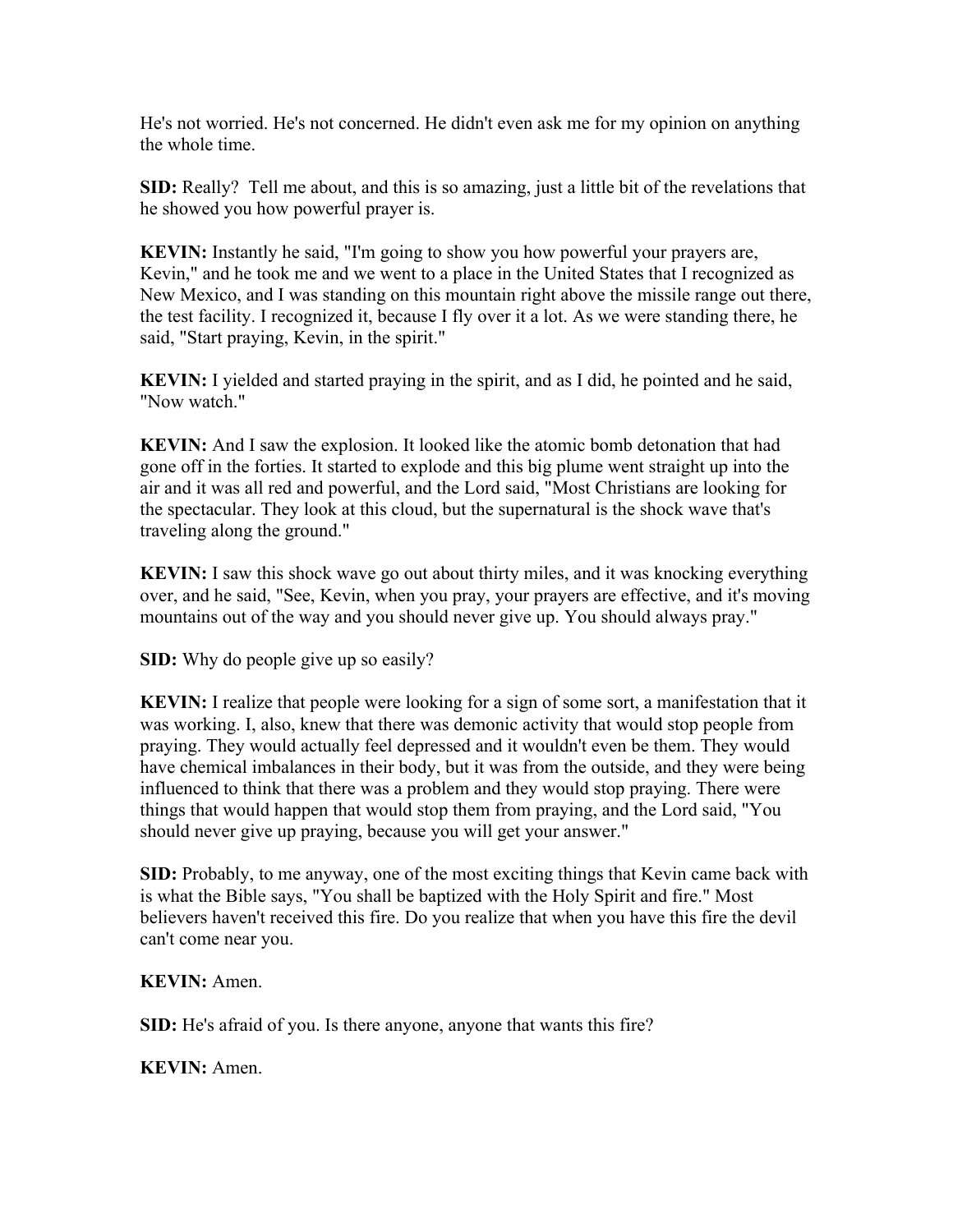**SID:** We'll be right back.

*We'll be right back to It's Supernatural.* [music] [commercial] [music] *We now return to It's Supernatural*

**SID:** Kevin, once he experienced Jesus, and I might add, he has either gone to heaven or had Jesus come to him at least seventeen times, but you did not want to come back. Why didn't you want to come back?

**KEVIN:** First of all, I was looking at my creator in the eyes, and he believed in me more than anyone on this earth did, and I, also, felt so safe with him and I felt that he had completely engulfed himself in me, and I didn't want to come back. I argued with him, because when I found out that I was coming back, I explained to him why I wasn't.

**SID:** That was good of you.

**KEVIN:** I had five good reasons, and when I was finished with I felt like I had really accomplished my task of testimony, and he just smiled at me and he said, "You're not going back for yourself. You're going back for all these people that I've sent you to," and he turned and as he pointed to the wall, many people started to appear on the wall, and they were standing there in a line and I couldn't see the end of it, and he said, "These people need to hear what you're going to tell them. You're going to go back and their whole lives are going to be rerouted, because I'm going to send you to people to talk to them." At that very moment, he said, "I'll show you how it's going to work. It's going to be very easy. It's all extra credit, because you have completed your task. You've run your race, but I'm sending you back. You cannot fail. You cannot lose. I'm going to come up and I'm going to talk in your right ear and I'm just going to say what I want you to say to them. You repeat it word for word, and their lives will be changed forever. They'll be rerouted in their life, and it will end up perfect like they're supposed to end up."

**SID:** People that hear you speak have their God package unwrapped, so to speak. How many people have you talked to?

**KEVIN:** In that instance, I saw between fifteen and twenty, twenty-five people, but now it's up over a hundred and fifty people that God has me to individually, plus all the meetings and things that I have in addition to that, but he keeps sending me to people daily.

**SID:** By the way, I did not know this, because this event we're talking about happened in, what, '92.

**KEVIN:** Yes.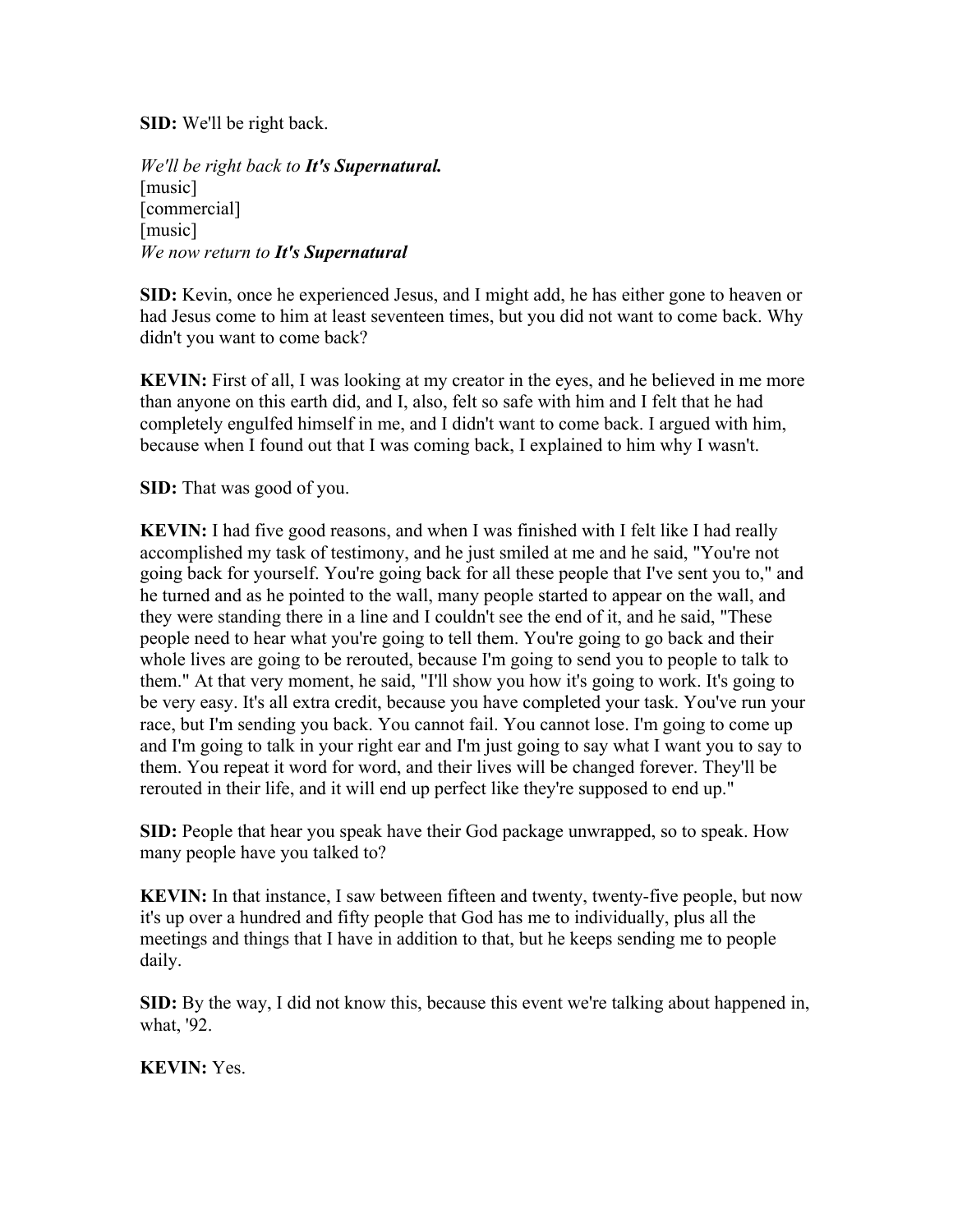**SID:** But you've been watching me on television and I was one of those people.

**KEVIN:** I knew that I would eventually have a message for you and that I would be sent to you, and so I've been waiting all these years. Last year, he finally released me to write the material that I wrote, and then I was waiting for the right timing to come on the show and talk to you and give you the message.

**SID:** Holy fire. This so intrigues me. Tell me what God showed you about holy fire, because, by the way, it's wonderful that Kevin has it, but this is not only available to every believer, God wants every believer to have this.

**KEVIN:** What I found out about Jesus was he's full of fire. He's not weak. He's very loving and kind, but he's, also, full of fire, and when he speaks, the words go in and burn inside of you, and I was imprinted with his words. I'm not the same person I was being in his presence, but when he spoke to me, I could feel the fire, and I realized that the whole throne room is full of fire, and there's fiery angels around, and so when I started to encounter these things and he sent me back, I realized that God is a consuming fire. Our God is a consuming fire, and I realized that I better start getting lit up and he's going to light up people all around me. The interesting thing about holiness and holy fire is that people misunderstand it. Holiness is not just good behavior, discipline. Holiness, if you really, really look into it, and from what Jesus told me, he said, "Holiness is ownership. I own you and I have set you apart, and now you're mine."

**SID:** It's not what God can do to me. It's not what God can give me. It's what I can do if God dwells in me and I let him. Is giving up your life the most exciting thing you've ever done to be used by Jesus?

**KEVIN:** Yes, because, Sid, the Father relinquished his son to this earth in order to bring about a powerful salvation, and when I saw that in Jesus' eyes, in the material that I wrote, he explained to me what he went through for me. He did not want anything to be left undone when my life ... Every drop of blood, he didn't want any of it wasted. He said, "What I went through for you was so you could be victorious. You don't have to go through the things I went through, Kevin. I went through them for you," and that's why I've given my life completely now. I realize that I really didn't know him, even though I had walked with him for years. I didn't know him until I met him, and when I realized what a real person he is and how much he loves you, and everybody on the earth, he did this for, everyone.

**SID:** Would you pray the fire on everyone that wants it right now? Guess what. I'm hungry. Look into the camera and pray.

**KEVIN:** Father, in the name of Jesus, I just thank you that your throne is full of fire, that the altar before your throne is full of fire, that your angels are flames of fire, ministering spirits. Holy Spirit, you baptize in fire, and right now, in the name of Jesus, go out through the airways out into the audience, everyone touch in the name of Jesus, holy fire from heaven above. Everyone receive in Jesus' name. Amen.